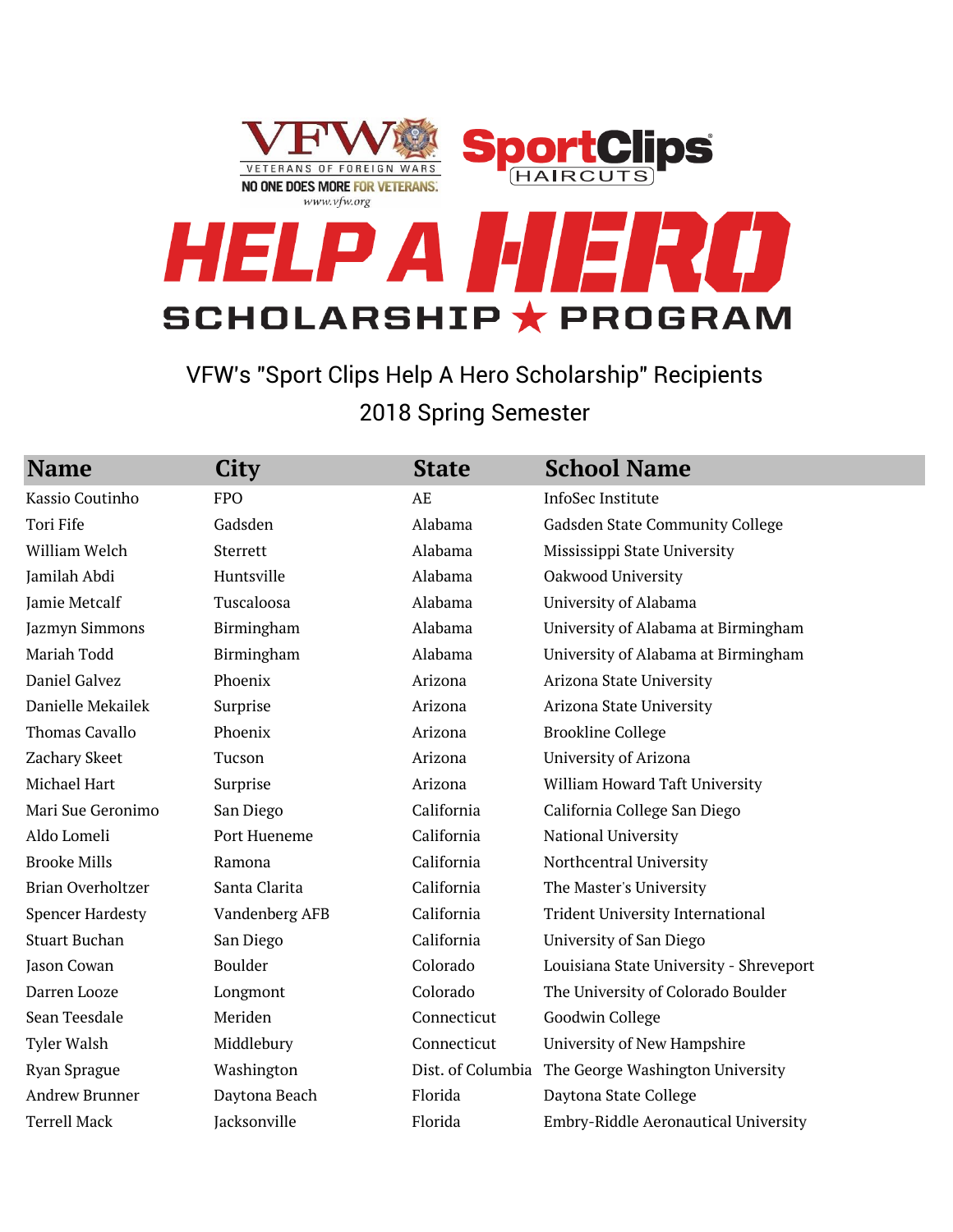| <b>Name</b>             | City                       | <b>State</b>  | <b>School Name</b>                           |
|-------------------------|----------------------------|---------------|----------------------------------------------|
| Santiago Jaramillo      | Aventura                   | Florida       | New York Film Academy                        |
| Amanda Landwehr         | Davie                      | Florida       | Nova Southeastern University                 |
| Brenna Wakefield        | Yulee                      | Florida       | <b>Stanford University</b>                   |
| <b>Brett Surles II</b>  | Gainesville                | Florida       | University of Florida                        |
| Wilkenson Jean          | Middleburg                 | Florida       | University of North Florida                  |
| Zachary Carwile         | Middleburg                 | Florida       | University of Phoenix - North Florida Campus |
| <b>Travis Echols</b>    | Savannah                   | Georgia       | <b>Armstrong State University</b>            |
| Jason Ray               | Savannah                   | Georgia       | Georgia Southern University                  |
| Richard Dunham          | Hinesville                 | Georgia       | <b>SANS Technology Institute</b>             |
| Jadus Bare              | Ludowici                   | Georgia       | <b>Western Governors University</b>          |
| <b>Christopher Rice</b> | Rexburg                    | Idaho         | Brigham Young University - Idaho             |
| Jared Alberico          | Chicago                    | Illinois      | <b>Adler University</b>                      |
| Uneika Thomas           | Chicago                    | Illinois      | Northeastern Illinois University             |
| Benjamin Wocken         | Collinsville               | Illinois      | University of Maryland University College    |
| Lindsay Johnson         | Mitchell                   | Indiana       | Vincennes University                         |
| <b>Andrew Mueller</b>   | Ames                       | Iowa          | Iowa State University                        |
| Caleb Lumley            | Ames                       | Iowa          | Iowa State University                        |
| Zachory Kirkham         | <b>Valley Center</b>       | Kansas        | Kansas State University Polytechnic          |
| Andrew Lindemann        | Topeka                     | Kansas        | Rasmussen                                    |
| Stephen Reed            | Wichita                    | Kansas        | Wichita State University                     |
| William Hill            | Minden                     | Louisiana     | Southeastern Louisiana University            |
| Alexander Jones         | <b>Baton Rouge</b>         | Louisiana     | University of Louisiana at Lafayette         |
| Benjamin Snowman        | Canaan                     | Maine         | University of Maine at Augusta               |
| Seth Adams              | Portland                   | Maine         | University of Maine School of Law            |
| Jeffrey Cleland         | Gambrills                  | Maryland      | <b>Syracuse University</b>                   |
| Kamron White            | <b>Silver Spring</b>       | Maryland      | The Pennsylvania State University            |
| Mourad Kohail           | Elkridge                   | Maryland      | University of Maryland                       |
| Roberto Membreno        | Everett                    | Massachusetts | Salem State University                       |
| <b>Charles Carroll</b>  | St. Clair Shores           | Michigan      | <b>Excelsior College</b>                     |
| Kaytlyn Sizick          | Sparta                     | Michigan      | <b>Grand Rapids Community College</b>        |
| Joseph Fernette         | Ann Arbor                  | Michigan      | University of Michigan                       |
| Adam Valeski            | Sault Sainte Marie         | Michigan      | University of Phoenix                        |
| Jason Aguilar           | <b>Inver Grove Heights</b> | Minnesota     | Saint Paul College                           |
| John McKenzie           | Columbia                   | Missouri      | University of Missouri - School of Law       |
| <b>Edward Tjaden</b>    | St. Peters                 | Missouri      | <b>Washington University</b>                 |
| Michael Beaver          | Missoula                   | Montana       | University of Montana                        |
| Ivan Gonzalez           | North Las Vegas            | Nevada        | Roseman University                           |
| Jimmy Salazar           | Las Vegas                  | Nevada        | University of Nevada Las Vegas               |
| Donald Isaacs           | Princeton                  | New Jersey    | Yale University                              |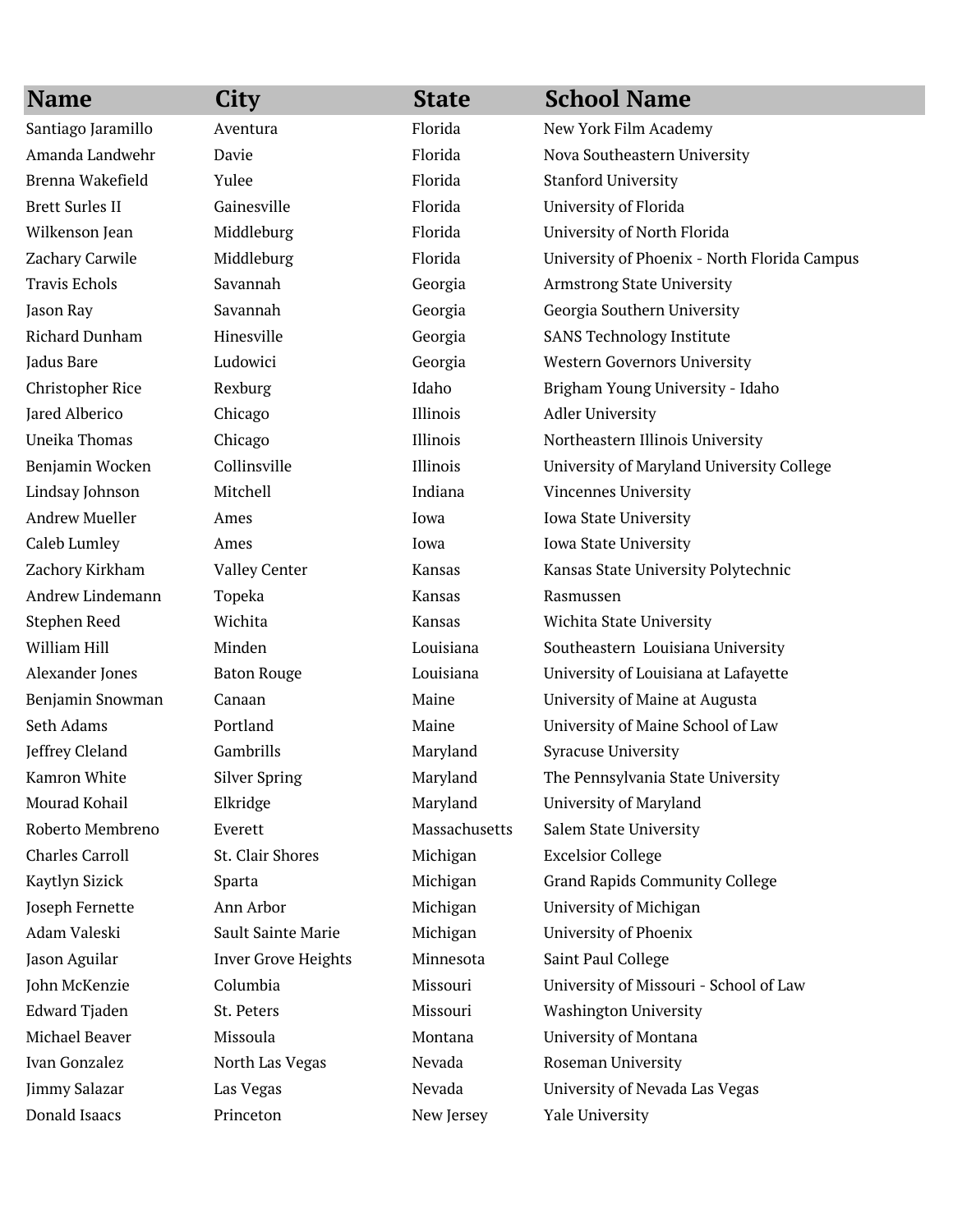| <b>Name</b>             | <b>City</b>          | <b>State</b>   | <b>School Name</b>                                   |
|-------------------------|----------------------|----------------|------------------------------------------------------|
| Gabrielle Bernard       | New York             | New York       | Columbia University School of General Studies        |
| Dariel Benjamin         | Amityville           | New York       | New York Institute of Technology                     |
| Patrick Donohue         | Islip                | New York       | Touro Law School                                     |
| Nikolay Maltsev         | Wynantskill          | New York       | University at Albany, State University of New York   |
| Patrick Bailey          | Charlotte            | North Carolina | <b>Central Piedmont Community College</b>            |
| <b>Timothy Beck</b>     | Durham               | North Carolina | Duke University School of Medicine                   |
| Jairous Gurley          | <b>Winston Salem</b> | North Carolina | Liberty University                                   |
| Luis Lucio              | Fayetteville         | North Carolina | Methodist University                                 |
| Dennis Jallah           | Durham               | North Carolina | North Carolina Central University                    |
| Justin Salerno          | Raleigh              | North Carolina | North Carolina State University                      |
| Stephen Mogle           | Fort Bragg           | North Carolina | Pennsylvania State University                        |
| Peter Christopher       | Greensboro           | North Carolina | University of North Carolina at Greensboro           |
| Joseph McKenzie         | Cullowhee            | North Carolina | Western Carolina University                          |
| Joshua Ashley           | Springfield          | Ohio           | <b>Clark State Community College</b>                 |
| Gary Hicks              | Marion               | Ohio           | <b>Marion Technical College</b>                      |
| Harrison Courie         | <b>Bedford Hts</b>   | Ohio           | Northeast Ohio Medical University                    |
| Yannis Hadjiyannis      | Portsmouth           | Ohio           | The Ohio State University College of Medicine        |
| <b>Brittany Griffin</b> | Akron                | Ohio           | The University of Akron                              |
| Rachael Oravetz         | Canton               | Ohio           | University of Mount Union                            |
| Christopher Woodard     | Ada                  | Oklahoma       | <b>East Central University</b>                       |
| Sidbewindin Ouedraogo   | Oklahoma City        | Oklahoma       | University Of Maryland University College            |
| Gerhardt Reichenbach    | <b>Central Point</b> | Oregon         | Oregon Health & Science University-School of Nursing |
| Jeremy Lucier           | <b>Klamath Falls</b> | Oregon         | Oregon Institute of Technology                       |
| Elijah Mulligan         | Scranton             | Pennsylvania   | Marywood University                                  |
| Juan Campana            | Charleston           | South Carolina | The Citadel - The Military College of South Carolina |
| Dorothy Joyner          | <b>Moncks Corner</b> | South Carolina | University of South Carolina                         |
| Levi Osburn             | Duncan               | South Carolina | <b>USCU - Mary Black School of Nursing</b>           |
| Kelly Petersen          | Nashville            | Tennessee      | <b>Austin Peay State University</b>                  |
| Girthie Lynch           | Memphis              | Tennessee      | <b>Bethel University</b>                             |
| Jonathan Thomas         | Goodlettsville       | Tennessee      | Lipscomb University                                  |
| Dawn Villarreal         | San Antonio          | Texas          | Devry University                                     |
| Earl Lundy III          | Richmond             | Texas          | Institute for Integrative Nutrition                  |
| Nicholas Luchenbill     | El Paso              | Texas          | New Mexico State University                          |
| <b>Timothy Gamber</b>   | Copperas Cove        | Texas          | <b>Tarleton State University</b>                     |
| Justin Ball             | Schertz              | Texas          | Texas State University                               |
| Lazaro Castillo         | Lubbock              | Texas          | Texas Tech                                           |
| Andrew Beediahram       | Deer Park            | Texas          | University of Houston                                |
| <b>Brian Nibbelink</b>  | Austin               | Texas          | University of Texas - Austin                         |
| Kenneth Agbita          | El Paso              | Texas          | University of Texas at El Paso                       |